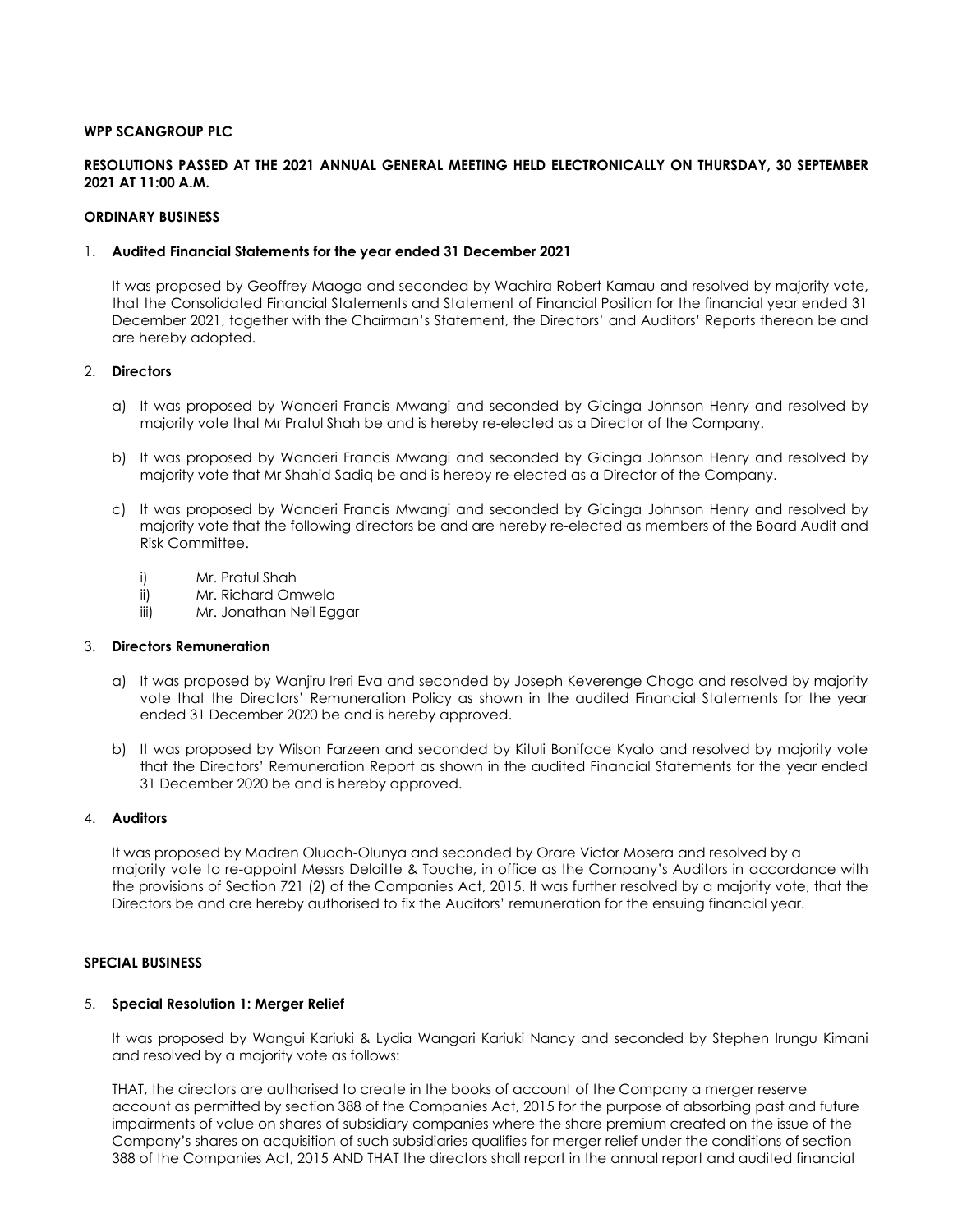statements of the Company the amount of share premium resolved by the board (if any) to be transferred to the merger reserve.

## 6. **Special Resolution 2 – new Articles of Association**

It was proposed by Grace Wanjiku Kimani and seconded by Kaudo Lennox Omondi and resolved by a majority vote as follows:

THAT, the new Articles of Association (a copy of which were tabled at the meeting) be and are hereby adopted as the Articles of Association of the Company in complete substitution for, and to the exclusion of, the Company's existing Articles of Association, including any provisions contained in the Company's memorandum of association that were automatically deemed to form part of the Company's existing articles under section 26 of the Companies Act, 2015.

The above is a true record of the resolutions passed at the 2021 Annual General Meeting of WPP Scangroup Plc.

# **BY ORDER OF THE BOARD**

WN dumba

Winnie Jumba Company Secretary

30 September 2021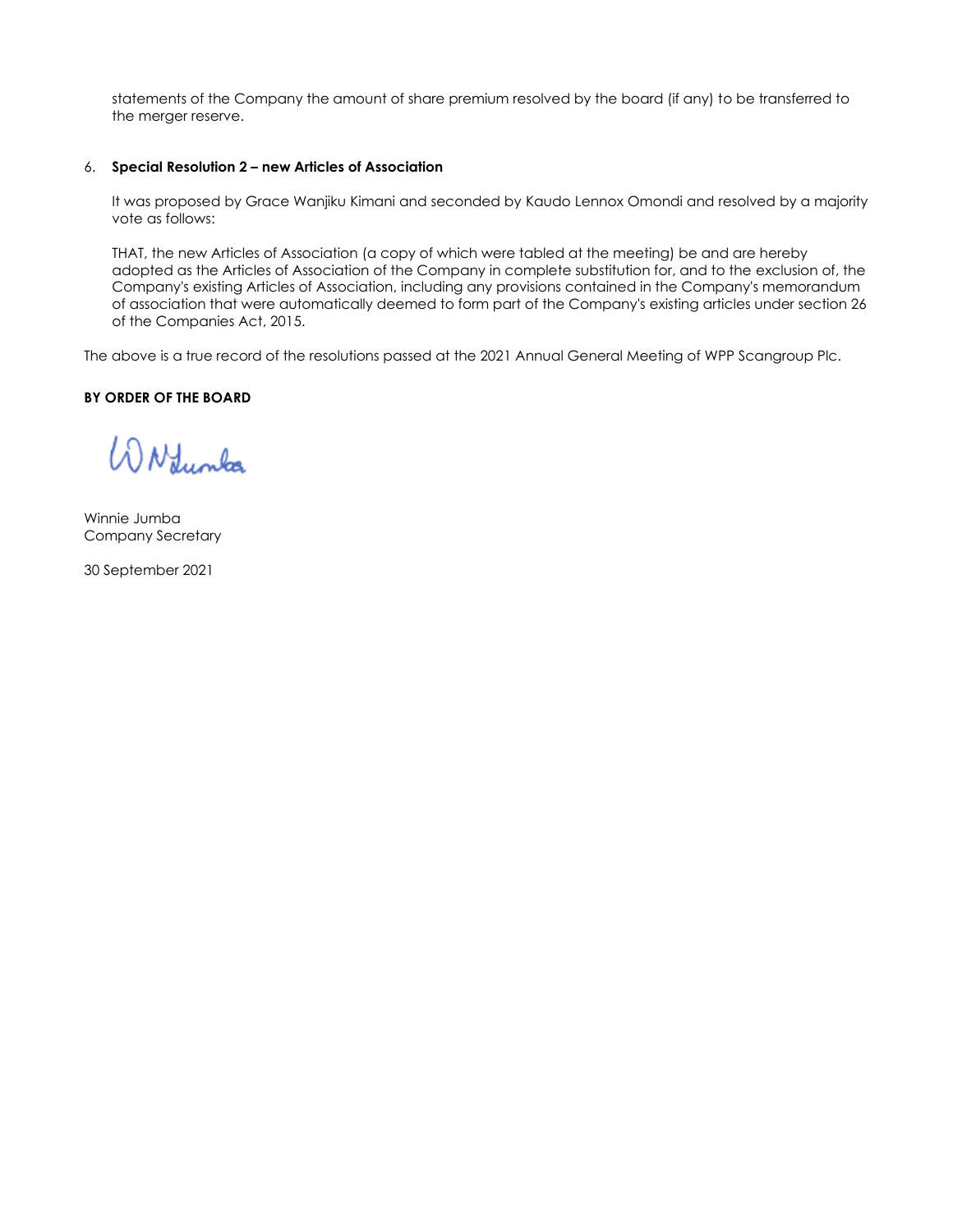## **WPP SCANGROUP PLC**

# POLLING RESULTS

The results of the voting on the resolutions that were put forward for determination by shareholders at the 2021 Annual General Meeting (AGM) held on Thursday, 30th September 2021 at 11:00 a.m. are summarized below.

|    | <b>RESOLUTION</b>                                                                                                                                                                                                                                                                                                                       | Voted in<br><b>Favour</b> | % In<br>Favour | Voted<br><b>Against</b> | $\%$<br><b>Against</b> | <b>Abstained</b> | $\%$<br><b>Abstained</b> | <b>RESULT</b> |
|----|-----------------------------------------------------------------------------------------------------------------------------------------------------------------------------------------------------------------------------------------------------------------------------------------------------------------------------------------|---------------------------|----------------|-------------------------|------------------------|------------------|--------------------------|---------------|
| 3. | To receive and, if approved, adopt the<br>audited Balance Sheet and Accounts for<br>the year ended 31 December 2020,<br>together with the Chairman's, the<br>Directors' and Auditor's Reports thereon                                                                                                                                   | 259,296,398               | 99.95%         | 88,340                  | 0.03%                  | 55,350           | 0.02%                    | <b>PASSED</b> |
| 4. | To note that the Directors do not<br>recommend the payment of a final<br>dividend for the financial year ended 31st<br>December 2020                                                                                                                                                                                                    | 257,306,950               | 99.18%         | 1,655,258               | 0.64%                  | 477,880          | 0.18%                    | <b>PASSED</b> |
| 5. | Directors:<br>In accordance with the provisions of<br>a)<br>Article 93 of the Company's Articles<br>of Association:-<br>Mr Pratul Hemraj Shah retires at this<br>meeting and being eligible, offers<br>himself for re-election<br>In accordance with the provisions of<br>b)<br>Article 116 of the Company's Articles<br>of Association | 256,283,058               | 98.78%         | 122.160                 | 0.05%                  | 3,034,870        | 1.17%                    | <b>PASSED</b> |
|    | Mr Shahid Sadiq retires by rotation<br>and being eligible, offers himself for<br>re-election.                                                                                                                                                                                                                                           | 256,283,698               | 98.78%         | 122,380                 | 0.05%                  | 3,034,010        | 1.17%                    | <b>PASSED</b> |
|    | In accordance to the provisions of<br>$\mathsf{C}$<br>Section 769 of the Companies Act<br>2015, the following directors being<br>members of the Board Audit & Risk<br>Committee be elected to continue<br>to serve as members of the said<br>committee:- Mr. Pratul Shah, Mr.<br>Richard Omwela, Mr. Jonathan Neil<br>Eggar             | 256, 181, 198             | 98.74%         | 257,500                 | 0.1%                   | 3,001,390        | 1.16%                    | <b>PASSED</b> |
| 6. | Directors' Remuneration:-<br>a) To approve the Directors'<br>Remuneration Policy as shown in the<br>audited Financial Statements for the year<br>ended 31 December 2020.                                                                                                                                                                | 258,818,755               | 99.76%         | 327,430                 | 0.13%                  | 293,903          | 1.11%                    | <b>PASSED</b> |
|    | b) To approve the Directors'<br>Remuneration Report as shown in the<br>audited Financial Statements for the year<br>ended 31 December 2020.                                                                                                                                                                                             | 258,791,135               | 99.75%         | 343,400                 | 0.13%                  | 305,553          | 0.12%                    | <b>PASSED</b> |